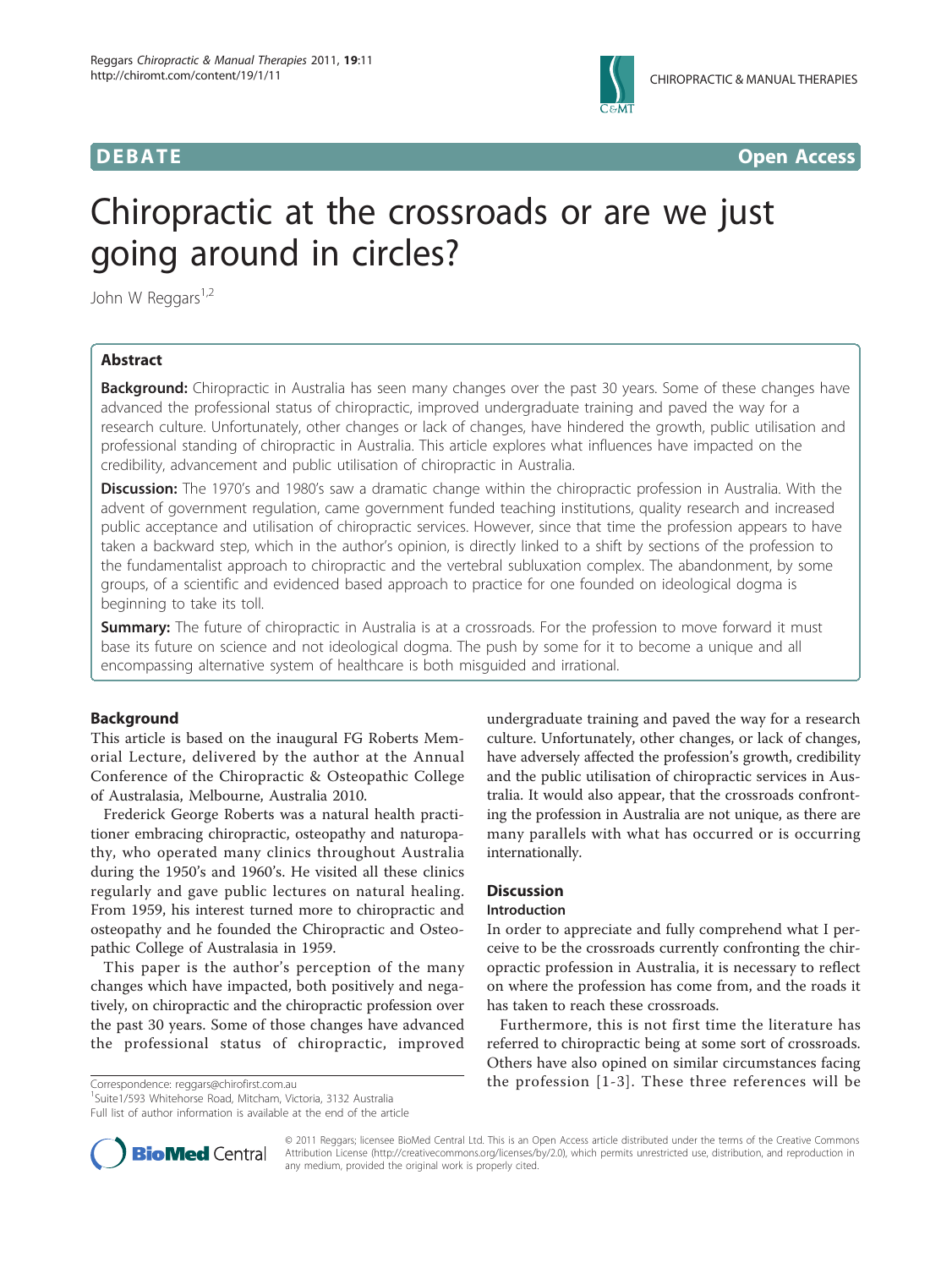discussed in this article, in the context of the current status of chiropractic in Australia.

#### Pre-registration

The author graduated from the Chiropractic College of Australasia (Melbourne) in 1972, and at that time, in all but one Australian State or Territory, chiropractic was not afforded any formal recognition by governments and there was no regulation or registration of chiropractors or osteopaths. Also, at that time, at least within the field of chiropractic, little to no research was being undertaken, and that which was being conducted, was of dubious quality.

As a young student I, like most of my peers, believed without question what I was told by my lecturers, what was written in scholarly journals, and even more so, what was written in books about chiropractic. However, there were some theories that tested the bounds of credibility and were difficult to accept as fact. For example, Fred Stoner in his book "The eclectic approach to chiropractic" [[4](#page-7-0)], discusses the theory of "Vivaxis", which refers to a relationship between the geographical location where one is born and the earth's energy fields. Stoner cites the work of Goodheart, founder of Applied Kinesiology, and writes: "Dr. Goodheart noted that the direction in which the patient faces may affect the strength of his muscles. After examining over 500 patients, he found that if a patient faces toward the town in which he was born, a definite increase in muscle strength can be noted (as demonstrated through muscle testing). Furthermore, the body often seems to lunge forward when faced toward this direction."

While to any reasonable person the theory of "Vivaxis" is absurd, it is no more fanciful than some of the contemporary and accepted diagnostic and therapeutic protocols used by many chiropractors today, in the detection and correction of the vertebral subluxation complex (VSC).

#### Professional recognition

As an unregulated profession, chiropractic in Australia was, in many respects, the master of its own destiny. However, in 1977 a dramatic change occurred that in many ways changed the future direction of chiropractic in Australia. In that year Edwin Webb and his colleagues compiled and published the "Report of the Committee of Inquiry into Chiropractic, Osteopathy, Homoeopathy and Naturopathy", commonly called "The Webb Report" [[5\]](#page-7-0).

This government report paved the way for registration of chiropractors, Australia wide, the establishment of government funded teaching institutions, the beginnings of a research culture and acceptance by mainstream health professions. Webb and his committee recommended that chiropractors and osteopaths be registered but with a proviso: "The Committee recommends that chiropractic and osteopathy should not be given legal recognition in any form which would imply that they are alternative health systems." This suggested caveat on the registration of chiropractors and osteopaths in 1977 has equal relevance today, particularly when one considers the road by which the fundamentalists of this profession would have it travel into the future.

The Report also noted: "Plenty of anecdotal evidence has been published both as to the "cures" produced by chiropractic, osteopathy .....Virtually none of this arises from properly controlled experiments or from the statistical analysis of large samples. Evidence it may be, but not scientific evidence..."

It is now over 30 years since that report was written, yet the "subluxationists" [[6\]](#page-7-0) in the profession still rely on such anecdotal research to support the "Palmer" theory of "dis-ease" [\[7](#page-7-0)].

#### The cross roads

Chiropractic practice in Australia in the 1970's was much like it is today. Most chiropractors focused on and promoted treatment for musculoskeletal conditions. However, there is today, as there was then, another group of chiropractors, which were indoctrinated with the "true belief" that subluxations were the root of all man's ills.

They were the pseudo religious zealots whose ideology alienated chiropractic from science-based healthcare and prevented it from gaining the level of credibility and cultural authority required to establish itself on equal ground with other mainstream health professions [[8](#page-7-0)]. The "subluxationists" of today appear to be no different and as Keating et al [\[9](#page-7-0)] write: "The dogma of subluxation is perhaps the greatest single barrier to professional development for chiropractors. It skews the practice of the art in directions that bring ridicule from the scientific community and uncertainty among the public. Failure to challenge subluxation dogma perpetuates a marketing tradition that inevitably prompts charges of quackery. Subluxation dogma leads to legal and political strategies that may amount to a house of cards and warp the profession's sense of self and of mission."

But around 1991 a change was occurring, which commenced with the publication of the RAND report, "The Appropriateness of Spinal Manipulation for Low Back Pain" [\[10\]](#page-7-0). This report gave support for the use of manipulation in the treatment of acute low back pain: "...support is consistent for the use of spinal manipulation as a treatment for patients with acute low back pain and an absence of other signs or symptoms of lower limb nerve root involvement."

This sound scientific study conducted by an internationally recognised research organisation, and headed by a renowned epidemiologist, showed that spinal manipulation seemed to be effective for acute low back pain. This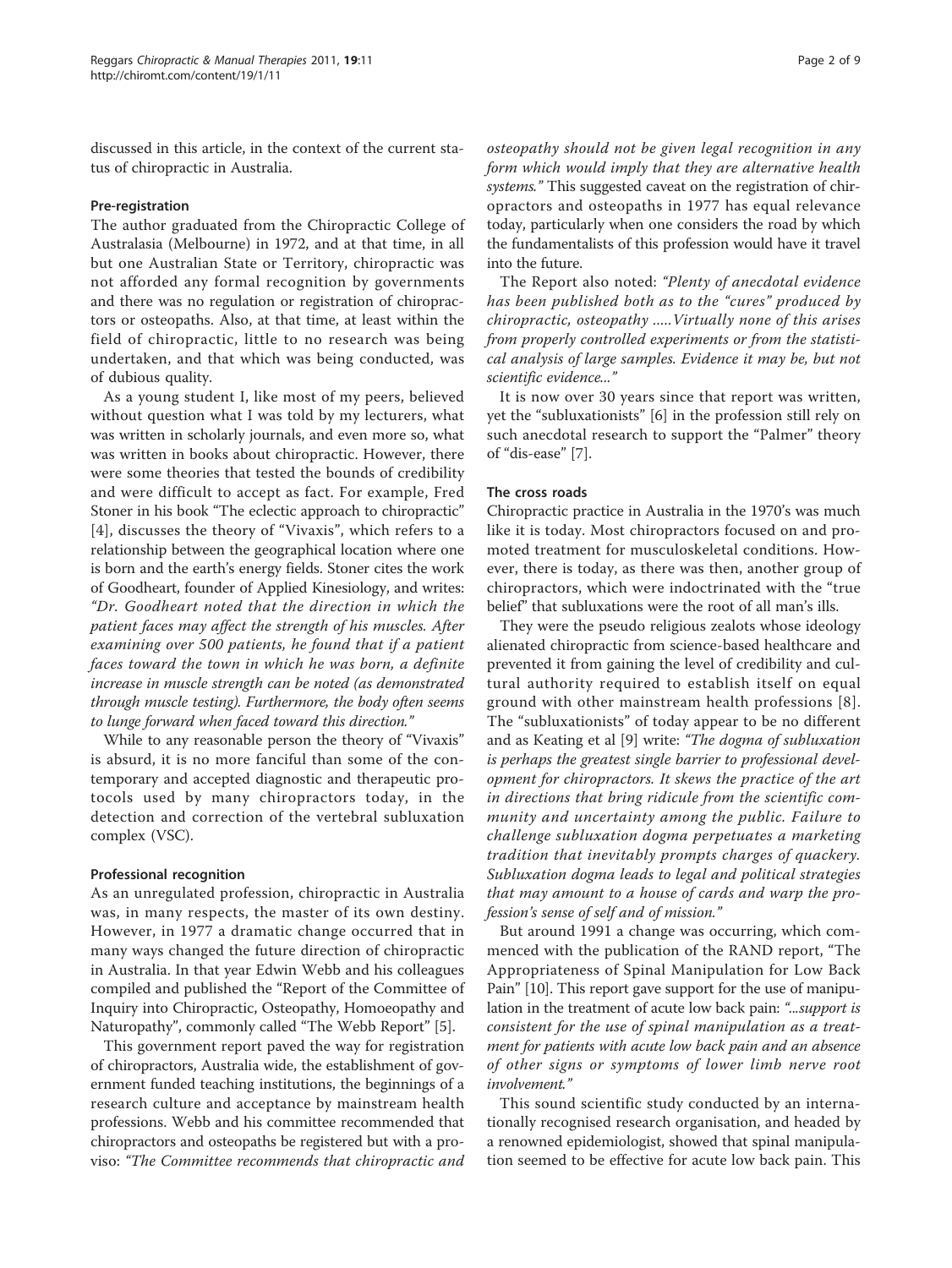independent study provided the public, governments, third party payers and mainstream healthcare professions, the proof that spinal manipulation really worked.

Unfortunately, this study was hijacked by an overzealous section of the chiropractic profession, who wrongly broadcast that it was chiropractic, rather than manipulation, that was shown to be beneficial and the authors were forced to publicly admonish this section of the profession by stating: "Misrepresentation of the RAND study undermines chiropractic's credibility" and "Our results have been seriously misrepresented by chiropractors" [\[11](#page-7-0)].

Also around this time a keynote address was given in Melbourne, Australia, at the Chiropractors & Osteopaths Musculoskeletal Interest Group (COMSIG) Conference [[1\]](#page-7-0). This was the first reference to the profession being at a "crossroads" and it was provided by Professor Evan Willis, a sociologist from Latrobe University, Melbourne, whose special interest was in health policies and the social structure of healthcare. Willis concluded: "So finally which way at the crossroads? If research is the name of the game then chiropractic needs to be in it and urgently so. Patient testimonials have long ceased to be effective in persuading."

Even then, Willis recognised that the profession could not continue down the same road as it had in the past and expect to prosper, as it was no longer the master of its own destiny. Chiropractic was now becoming more accountable to both government and the public and to survive, inter-professional co-operation was required: "... chiropractic cannot continue down the same path as previously and expect it to serve them as well has been the case in the past. An increasingly informed consumer orientated public and governments wishing to scrutinize every cent of public expenditure is the name of the game.[sic] Seeking to build bridges with other practitioners interested in musculoskeletal medicine is an important objective." [\[1\]](#page-7-0)

### The road to ideology or science

The early 1990's also saw a resurgence of "chiropractic philosophy" in Australia and, with it, the VSC. The source of this philosophical push was the Chiropractors Association of Australia (CAA). Through the CAA's "Core Values" and "Vision Statement" [[12\]](#page-7-0), the profession was once again torn between the pursuit of science or the adherence to ideological dogma. Chiropractic fundamentalist "Core Values" (Appendix 1), such as, "that subluxations compromise the expression of innate intelligence, and that prevention and removal of subluxations will facilitate the expression of optimal health", regrettably underpin and dictate the policies and actions of this organisation.

Juxtaposed to this return to ideology, the 1990's saw a push for an evidence-based approach to practice from Australia's mainstream healthcare industry.

It also appeared that the CAA came to a realisation that what was needed was more than just anecdotal evidence to legitimize and support its "Vision" and "Core Values" and therefore amended its research grant guidelines in order to match its "Core Values" and "Vision". Also at this time, the Australian Spinal Research Foundation (ASRF) narrowed and promoted its research grant focus to studies concerned only with the VSC. The Vision Statement of the ASRF [\[13\]](#page-7-0) states, "We are the Research Foundation which demonstrates that subluxation-based chiropractic care enhances quality of life and improves human perfor-mance." The ASRF's Research Culture Statement [[13](#page-7-0)] states: "Our focus is on funding research that investigates the nature of vertebral subluxation and its impact on physiology, health and quality of life."

However, quality scientific research on spinal manipulation and chiropractic care continued throughout Australia, and internationally, by highly skilled and dedicated chiropractic and other health care researchers [[14](#page-7-0)]. Through this research chiropractic gained an increasing but reserved acceptance and recognition by Australian governments, third party payers, other health disciplines and the public.

Chiropractic achieved this improved standing, not by proclaiming the evils of the ubiquitous VSC and the benefits from removing such an evil entity, nor by relying on the scant and feeble research base supporting this theoretical construct but by good scientific investigation and the publication of high quality research.

The second reference to chiropractic and crossroads came in 2002 when Meeker and Haldeman [\[2\]](#page-7-0) highlighted the positive changes that had occurred in the profession in the preceding 20 years. They highlighted changes over the past two decades, such as changes in perception from alternative and unorthodoxy to mainstream, both within and outside the profession. Chiropractic was used more than any other complementary and alternative medicine (CAM) group; chiropractic usage in the USA tripled from 3.6% to 11%; patient satisfaction was high; there would be an estimated 100,000 chiropractors in the US by 2010, and, chiropractic care was now included in US Medicare and the majority of private health insurers.

Meeker and Haldeman also discussed how the profession could abandon its alternative tag and become fully integrated into mainstream health care: "The next decade should determine whether chiropractic maintains the trappings of an alternative healthcare profession or becomes fully integrated into all healthcare systems." Also, "In today's dynamic health care milieu, chiropractic stands at the crossroads of mainstream and alternative medicine. Its future role will probably be determined by its commitment to interdisciplinary cooperation and science-based practice." These are the same crossroads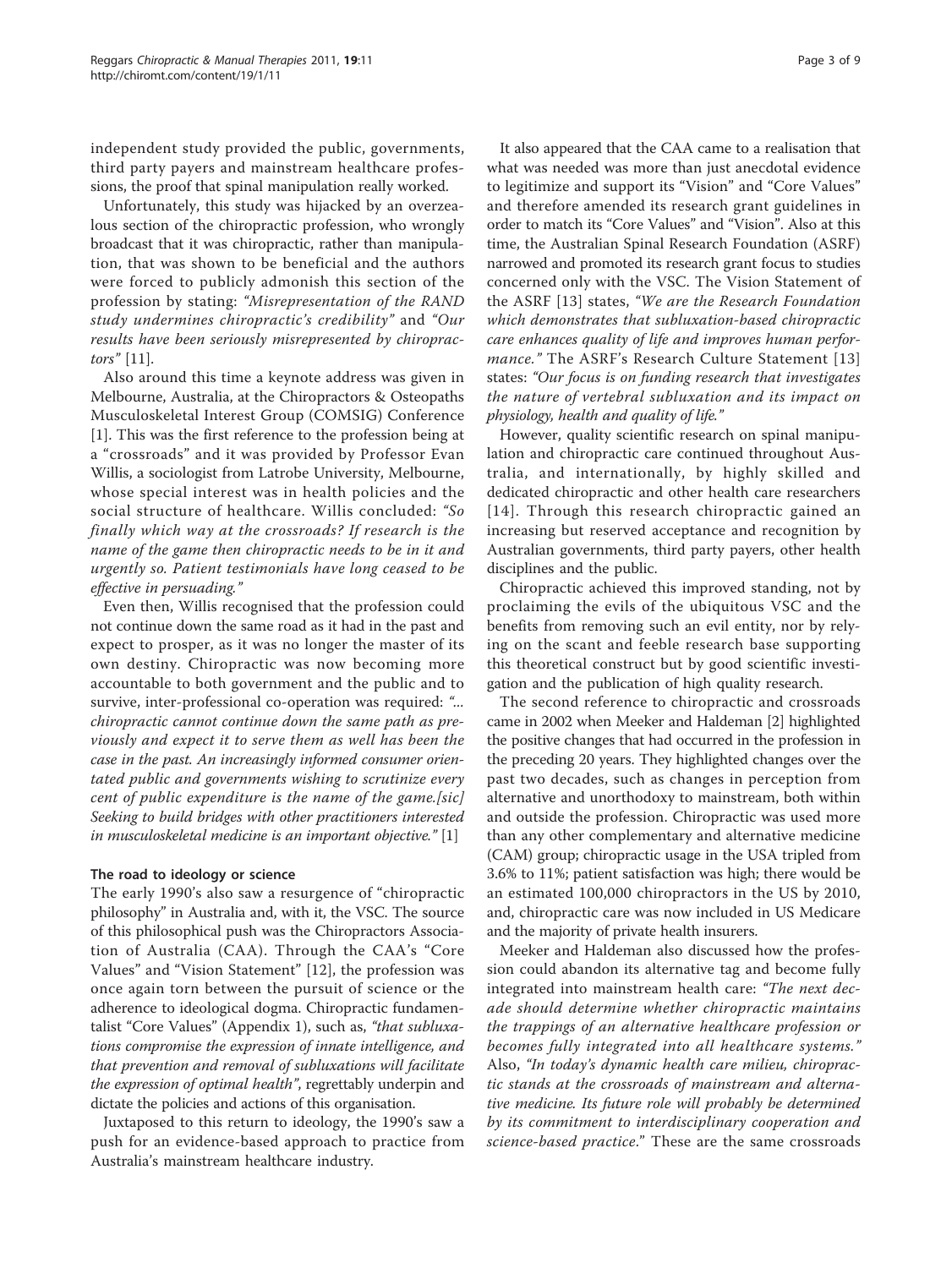referred to, and the same recommendations, made by Evan Willis, some 10 years earlier [\[1](#page-7-0)].

The third reference to chiropractic and crossroads was in 2009 when Ebrall [[3](#page-7-0)] saw the situation quite differently. He saw the crossroads as really a fork in the road, and suggested that our profession drove over the crossroads sometime ago and that they are now, "but a diminishing dot in our collective rear-view mirror" and that chiropractic is, "a dynamic and decidedly unique paradigm of enhanced health and well-being centred on the identification and adjustment of spinal subluxations."

While it may well be that one group of Australian chiropractors travelled down a fork in the road on their quest to validate the theoretical construct of the VSC, that road has inevitably taken them back to the crossroads and the stark choice of science or ideology.

#### Chiropractic today

So what is the state of chiropractic in Australia today? There are over 4300 registered chiropractors in Australia; there are three government funded chiropractic educational programs; chiropractic care is recognised and paid for by government funded workers compensation and transport accident insurers; the cost of chiropractic care is reimbursed by all major private health insurers, and chiropractors are publishing high level research in prestigious national and international journals.

That's the positive, encouraging and illuminating side. But there is a negative, disheartening and dark side.

While Australian data are lacking, the US adult use of chiropractic services declined from 9.9% in 1997 to 7.4% in 2002. This was the largest relative decrease among CAM professions and, as of 2007, only 7% of the US population was being reached by chiropractic [[15\]](#page-7-0).

Chiropractic does not have the same level of mainstream credibility as other healthcare professions. Public perception of chiropractic compares unfavourably with mainstream medicine, with regard to ethics and honesty. In a 2006 Gallup Poll of US adults, chiropractors rated last among seven healthcare professions for being very high or high in honesty and ethical standards [[16,](#page-7-0)[17](#page-8-0)].

In 2006, Australian Readers Digest conducted a poll on the most trusted professions [\[18\]](#page-8-0). Chiropractors were placed 13th on a list of 30 professions. Placed at 13th, I suppose the profession can console itself in the knowledge that they rated higher in trust than psychics, ministers of religion, car salesmen and politicians but poorer for the knowledge that the public trusts hairdressers more than chiropractors. And while such polls may not be good scientific evidence, they agree with similar polls on the public's perception of chiropractors [[19](#page-8-0)].

The last Newsletter of the Chiropractors Registration Board of Victoria (CRBV), Australia, noted a total of 42 formal complaints against registered chiropractors in

Victoria [[20\]](#page-8-0). From personal experience, as a former member of the CRBV, many complaints emanated from the widespread use of false and misleading advertising or advertising designed to engender fear and distress. The use of terms such as, "silent deadly killers" and "spinal decay", when referring to subluxations, do little to promote the profession in a positive light.

#### Vertebral Subluxation Complex: use and misuse

What has fuelled this diminishing market share, public distrust and numerous complaints of misconduct? The answer is the road to the VSC. However, it is not this theoretical construct itself that has created this situation and led us back to the crossroads, but rather the way it is taught, sold and promoted, to not only chiropractors but the general public.

In Australia, the "Peak Body" of the chiropractic profession, the CAA, actively promotes subluxation based chiropractic via its previously mentioned "Core Values" (Appendix 1) [\[12](#page-7-0)]. Based on the VSC, the CAA's "Vision Statement" [[12\]](#page-7-0) envisages chiropractic as a separate and distinct alternative health system: "To achieve a fundamental paradigm shift in healthcare direction where chiropractic is recognised as the most cost efficient and effective health regime of first choice that is readily accessible to all people." In light of this "Vision Statement", it is worthwhile remembering the recommendation of the Webb Report, thirty three years ago [\[5](#page-7-0)], "The Committee recommends that chiropractic and osteopathy should not be given legal recognition in any form which would imply that they are alternative health systems."

Chiropractic trade publications and so-called educational seminar promotion material often abound with advertisements of how practitioners can effectively sell the VSC to an ignorant public. Phrases such as "double your income", "attract new patients" and "keep your patients longer in care", are common enticements for chiropractors to attend technique and practice management seminars. Selling such concepts as lifetime chiropractic care, the use contracts of care, the misuse of diagnostic equipment such as thermography and surface electromyography and the x-raying of every new patient, all contribute to our poor reputation, public distrust and official complaints.

To illustrate how the VSC dogma and ideology can be misused by some chiropractors, it is worth reviewing the case of Dr. Mark Pearson-Gills, who was disciplined by the CRBV for advocating a 60 visit, 12 month treatment plan for a 41/2 week old infant. The defendant later appealed the decision in the Victorian Civil and Administrative Tribunal (VCAT) and the transcript of the proceedings is on the public record [[21](#page-8-0)]. The facts of the case were that "Baby CC was approximately 41/2 weeks old, when her mother brought her to see Dr. Pearson-Gills, after reading an advertisement promoting the applicant's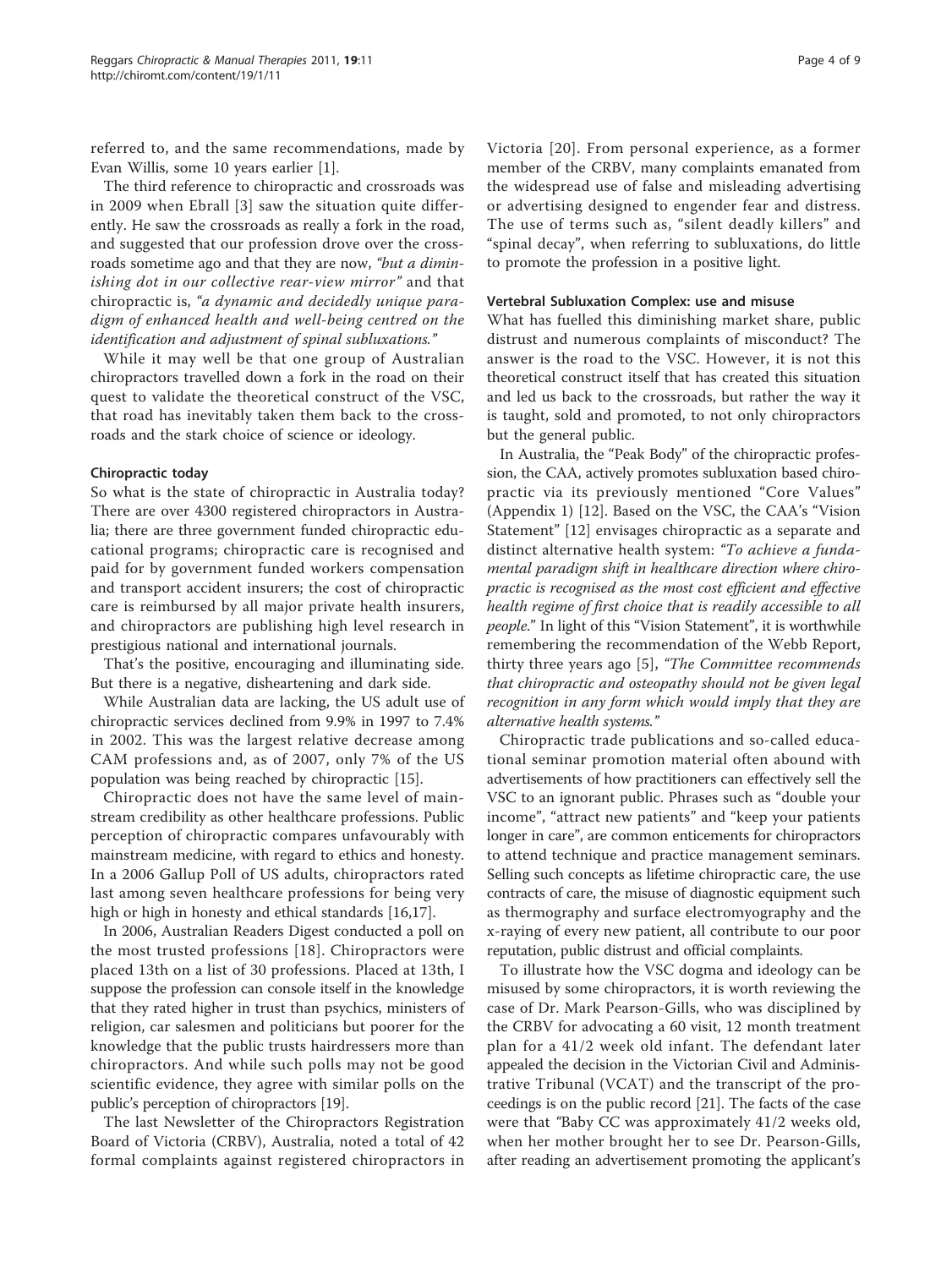practice and offering a first session at a reduced rate of \$20. Dr. Pearson-Gills explained in a clinic handout that, "The SOLE purpose of your chiropractic examination and care is to locate and correct subluxations." After examining the baby, using thermography and other means, Dr. Pearson-Gills recommended a 60-visit 12-month plan of care.

It is likely that any reasonable person presented with this scenario would find such a plan indefensible and a prima facie case of professional misconduct.

However, Dr. Pearson-Gills produced expert witnesses and several of his peers to defend his actions. The defence rested not on scientific evidence but the philosophical underpinning of finding and correcting subluxations.

In summing up, the Presiding Member of the tribunal discredited the testimony of one expert witness, Dr. Matthew McCoy, from the USA: "Dr McCoy gave evidence at the request of Dr. Pearson-Gills and his solicitor and his attendance in Australia was funded by Dr Pearson-Gills. Despite his protestations that he appeared against chiropractors, the inescapable conclusion is that Dr McCoy is a partisan witness committed to defending the practices of subluxation based chiropractors against malpractice claims and registration board investigation." and ".... I will discount any evidence that Dr McCoy gave, which supported the applicant's case. I gained the impression watching him that he had flown to Australia to give evidence to VCAT as part of his job in supporting WCA (World Chiropractic Alliance) practitioners."

In my view, Smith's words of 1999 [[19](#page-8-0)] resonate today, with the same clarity: "Why do we tolerate the charlatans, hucksters, profiteers, and wild-eyed 'philosophers' who taint our profession's image, who obstruct political unity and espouse untrue science that cannot withstand the test of research; who recruit patients with gimmicks, and who mislead naive students and young practitioners with dogma and promises of great wealth? Is it because profession ethics is mostly lacking in chiropractic? Is it due to a laissez faire attitude within chiropractic where anyone can say anything under the guise of "philosophy"? Or is mainstream chiropractic simply scared to confront these fringe elements, fearful of litigation or argument? Have we become a profession ruled by a vocal minority (the Ouiji board practitioners), hellbent on keeping our profession in the past with dogma dominating over science, with leaders who espouse anti-scientific rhetoric, with practitioners who give free spinal exams and \$10 office visits, all the while masquerading as "principled" chiropractors who preach unproved health gospel? Is this characterization wrong, or painfully accurate? You tell me."

For the true believer, the naive practitioner or undergraduate chiropractic student, who accepts in good faith the propaganda and pseudo-science peddled by the VSC teachers, mentors and professional organisations, the result is the same, a sense of belonging and an unshakable and unwavering faith in their ideology.

Others use the propaganda and pseudo-science as a convenient way to justify the exploitation of their patients, and diminish their social and ethical responsibilities as a registered health practitioners, and because their peers are doing the same thing, they reason that they are less accountable; "et to quoque".

#### Subluxation: fact and fiction

The CAA and ASRF continue their search for the "holy grail" of evidence to support their subluxation based ideology, but they, and their international counterparts, have failed to produce any worthwhile evidence that subluxations actually exist, let alone adversely impact on a person's health or well-being. Nor have they shown that removal of such an entity has any positive impact on health [[9,](#page-7-0)[22,23](#page-8-0)]. The reality is that the VSC remains a theoretical construct.

Today's culture of evidence based practice has reluctantly led those who promote the VSC, to do so via "research evidence". However, this so-called evidence, is invariably a congealed mix of reality, half truths and "cherry picked quotes" that are misused, misrepresented or overstated. As Phillips [\[24](#page-8-0)] writes: "Chiropractic fundamentalists have sought to make their philosophy more acceptable in today's world by guising scientific rationality under the cloak of emotionality. They selectively incorporate scientific findings that support their "major premise" while shunning or ignoring scientific findings incongruent with their way of thinking".

A recent article published in the ASRF Newsletter, known as Illuminate, highlights this point [[25\]](#page-8-0): "Flu prevention should include chiropractic. Tell your patients why" and "Through research we know that chiropractic has beneficial effects on........ pulmonary function and other immune system processes, stated Matthew McCoy, DC, MPH, Editor of the Journal of Pediatric, Maternal & Family Health - Chiropractic." Dr. McCoy then goes on to quote one study, by "Patricia Brennan PhD and her team" [[26](#page-8-0)]. This is the same Matthew McCoy, who is also the Editor of the Journal of Vertebral Subluxation Research and whose testimony was rejected in the aforementioned Pearson-Gills case.

The study by Brenann et al [[26](#page-8-0)], quoted above and a couple of other similar studies, are often cited by the VSC proponents, as proof that correction of VSC's improves immune function. However, this particular study provided no such proof or even a connection between subluxations and immune function. All that the Brennan study showed was that if you push on someone's back hard enough you will get a temporary change in the blood levels of certain biochemical markers.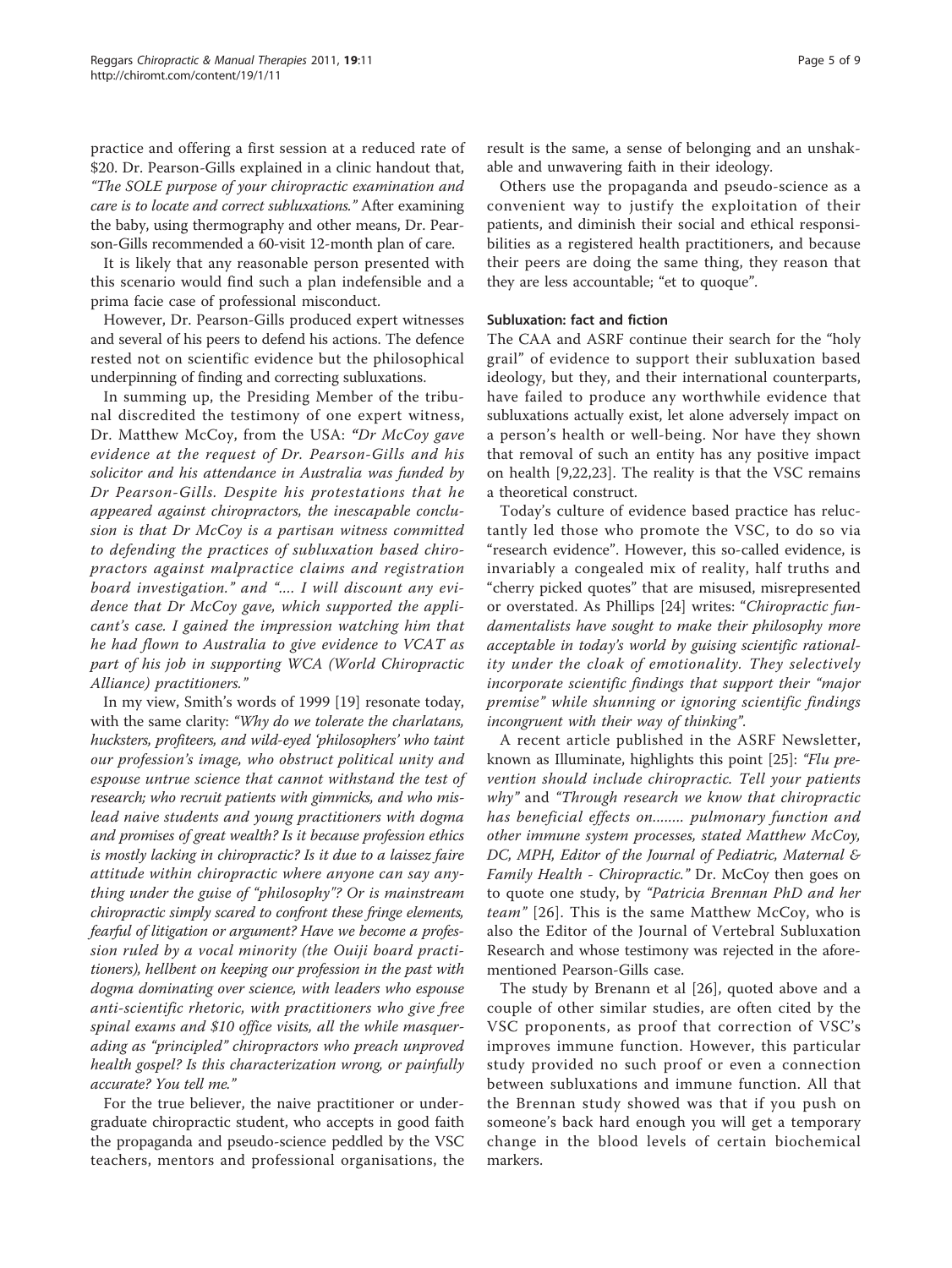The changes had nothing to do with subluxations, rather the study identified what happens when you apply different force levels during a manipulative thrust. In other words, you may have well got the same result if you had hit someone in the middle of the back with a piece of  $4 \times 2$  timber. Brennan et al state in the conclusion of their paper, that their results cannot be extrapolated to show improved immune function after spinal manipulation: "Although it is tempting to speculate on the possible biological significance of our results in terms of the potential for improved host defense against invading microorganisms and in terms of the implications in mild inflammatory processes such as hypomobile joints we believe such speculation to be unjustified by the data presented." But these facts have not stopped the zealots and others from misrepresenting the results of this study.

Currently the CAA and the ASRF in Australia are promoting "wellness care", which involves the detection and adjustment of VSC's. Last year in ASRF's Newsletter, Illuminate [\[27](#page-8-0)], Dr. James Chestnut proclaimed: ".... it is not possible to be well if vertebral subluxation complex is present as a vertebral subluxation complex represents a non-homeostatic state ..... which makes a state of wellness impossible." So, under the paradigm, published by the CAA, it is easy to make the next step and conclude that everyone needs life time chiropractic care to rid their bodies of subluxations in order to stay healthy. Once again, no evidence just belief and rhetoric.

#### Chiropractic education

There are currently three undergraduate chiropractic teaching institutions in Australia. All are government funded and part of Australia's mainstream tertiary education system.

The undergraduate chiropractic program at RMIT University [[23](#page-8-0)] promotes the subluxation myth by defining its model of chiropractic to include: "Functional derangement of the spine and other articulations may occur; where spinal we call this a vertebral subluxation complex (VSC)." and "Such derangements may affect the functioning of the neurological system in a variety of ways through a variety of mechanisms; we see such altered function as ranging from the Newtonian and quantifiable findings of pain and altered sensation to the Quantum and qualitative findings of altered cognitive and affective dimensions;" The author suggests that such existential rhetoric is more suited to a degree in philosophy than a degree in science.

In contrast, in the United Kingdom (UK), the General Chiropractic Council (GCC), a regulatory authority similar to the Chiropractic Board of Australia (CBA), recently sought position statements on the VSC, from the three chiropractic teaching institutions in the UK. Unlike Australia, not one of these institutions taught the VSC theory in the context of modern health care delivery [[23](#page-8-0)].

Associate Professor Phillip Ebrall, Head of the Chiropractic Unit, at RMIT University, has also written extensively about the VSC and, in particular, how it should be taught to chiropractic students [[28\]](#page-8-0). He writes: "*Inspired* by a visit to Disneyland this paper explores the challenges associated with the need to teach something that may not exist. It reports lessons learned by viewing a successful commercial illusion that has capacity to inform a pedagogical approach to abstract objects."

What is the point of teaching something that does not exist? Could it be that the VSC itself is just "successful commercial illusion"?

To illustrate the belief in the VSC and chiropractic fundamentalism, at its extreme, the founder and former President of the largest college of chiropractic in the world was once quoted as saying, "Rigor mortis is the only thing we can't help!" [\[29\]](#page-8-0). It comes as no surprise that this university is now the subject of a class action law suit, by former students, which alleges breach of contract, for the failure of the university to teach differential diagnosis [\[30\]](#page-8-0).

Murphy in his paper comparing and contrasting the evolution of chiropractic to the acceptance and integration of podiatry into mainstream healthcare wrote about the teaching of subluxation [[31](#page-8-0)]: "These concepts are lacking in a scientific foundation and should not be permitted to be taught at our chiropractic institutions as part of the standard curriculum." and "Faculty members who hold to and teach these belief systems should be replaced by instructors who are knowledgeable in the evidence-based approach to spine care..."

The irony of this fervent belief in the VSC and chiropractic philosophy is that its development was not founded on vitalistic theory but rather as a legal strategy, conjured up by an attorney, in the defence of a chiropractor charged with practicing medicine [\[7](#page-7-0)[,32,33](#page-8-0)]: "Many in chiropractic never learned the origin of the pseudo-region or chiropractic philosophy. It was nothing more than a legal tactic used in the Morriubo's case." [[34](#page-8-0)], and "B.J. Palmer probably developed his dis-ease theory as a result of the winning strategy used by his attorney Thomas Morris to defend Japanese chiropractor Shegatoro Morijubo in Wisconsin in 1907" [[35\]](#page-8-0).

#### Back to the crossroads

So where to from here, which road will the chiropractic profession take, subluxation or science?

If we take the path of the VSC, then I have no doubt that whatever acceptance, credibility and privileges the profession has gained in the last 35 years will be rapidly lost.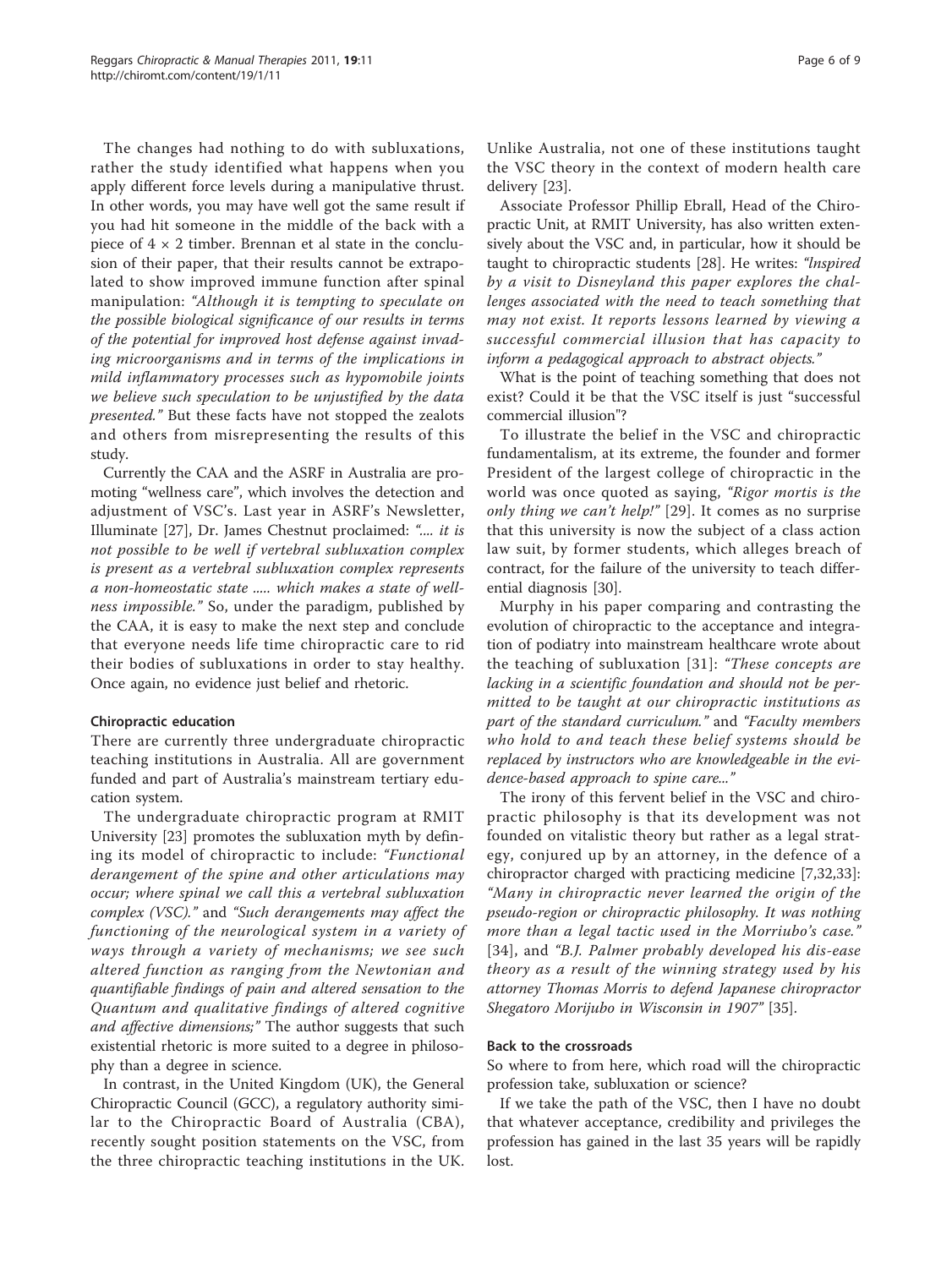Chiropractors will be further alienated from mainstream healthcare. The profession will survive but it will again be dumped into the unscientific quack bin with homeopathy and iridology. Others within mainstream healthcare, who are trained in spinal manipulation, will continue to progress and fill the void.

As Nelson et al [\[36](#page-8-0)] rightly put it, we have an obligation as licensed health care providers not to promote unscientifically unreasonable beliefs as clinical truths: "Neither a chiropractor nor any other healthcare provider practicing under the protection of a licensed profession has the ethical right to promote unscientifically unreasonable beliefs. The principle of fidelity and the state of scientific knowledge regarding certain historical chiropractic beliefs should not allow the expression of these beliefs to the patient as clinical truths."

Further, on subluxation they write, "A number of models are impractical, implausible or even indefensible from a purely scientific point of view (e.g., subluxation- based healthcare), from a professional practice perspective (e.g., the primary care model), or simply from common sense (e.g. Innate Intelligence as an operational system for influencing health)."

If we take the road of science, we may still have a chance to establish ourselves as spine care specialists. Murphy [\[31](#page-8-0)] writes: "We see a tremendous opportunity for chiropractic medicine to become what it can and should be: a profession of non-surgical spine specialists who not only offer one useful modality of treatment for spinal pain (manipulation), but offer something much greater and more important - expertise in the diagnosis and management of spinal pain patients."

A recent decision in the UK by the GCC, may provide us with a road map [[23](#page-8-0)]. A position statement published in early 2010 states:

• "The chiropractic vertebral subluxation complex is an historical concept but it remains a theoretical model.

• It is not supported by any clinical research evidence that would allow claims to be made that it is the cause of disease or health concerns.

• Chiropractors are reminded that they must make sure their own beliefs and values do not prejudice the patients' care.

• They must provide evidence based care, which is clinical practice that incorporates the best available evidence from research, the preferences of the patient and the expertise of practitioners, including the individual chiropractor her/himself."

This position statement was also endorsed by the British Chiropractic Association (BCA) [\[37](#page-8-0)], the equivalent body in the UK, to the CAA in Australia:

• "The BCA welcomes today's statement from the General Chiropractic Council (GCC) on Vertebral Subluxation Complex.

• For many years, the BCA has not supported the concept of the Vertebral Subluxation Complex.

• To facilitate the integration of chiropractic, unsubstantiated historical concepts and ambiguous terminology must be discarded in favour of an emphasis on delivering an evidence-based care model that is easily understood by other members of the healthcare team"

The decision by the GCC and the BCA followed the failed court case of Simon Singh, a science writer, who was sued for libel by the BCA for claiming that chiropractors used bogus treatments [\[38\]](#page-8-0).

As a consequence of this libel suit Singh's supporters made complaints to the GCC and the UK's Advertising Standards Authority [[29\]](#page-8-0), over the use of the term subluxation and the unsubstantiated claims, made by some chiropractors, of the successful treatment of various diseases such as colic, asthma, irritable bowel syndrome etc., that were purportedly caused by subluxations. These complaints and the subsequent investigations, have led some chiropractic organisations to advise their members to remove references to subluxation and the treatment of a number of diseases in their advertising [[39\]](#page-8-0).

There are also some parallels between the GCC position statement and the recent release of the Code of Conduct for Chiropractors, by the newly formed CBA [[40\]](#page-8-0). The CBA's Code of Conduct defines good care as, involving evidence informed care, and that chiropractors should avoid expressing their personal beliefs to patients in ways that exploit their vulnerability or that are likely to cause them distress.

In response to the GCC's and CBA's positions, it would appear that the true believers and others are attempting to marshal their forces. At the forefront is Dr. McCoy whose article, "The death of subluxation.", published in the ASRF Newsletter, Illuminate, [[41\]](#page-8-0): encourages like minded chiropractors to, "Pick up your pitch forks and torches and get ready to storm the castle" and "Subluxation, family wellness focused chiropractors need to take over the regulatory boards, agencies and organisations in this profession."

### Summary

So it would appear, that for the past thirty odd years all we have done is gone around in circles and we are once again back at the crossroads," Science or Subluxation."

The "subluxationists" see chiropractic as a unique system of healthcare supported not by science, but an ideology and pseudo-science, yet they still want to be accepted into mainstream healthcare and enjoy all the benefits that come with the acceptance and credibility of a science based discipline. If this profession is to move forward it has to base its future on science and not ideological dogma.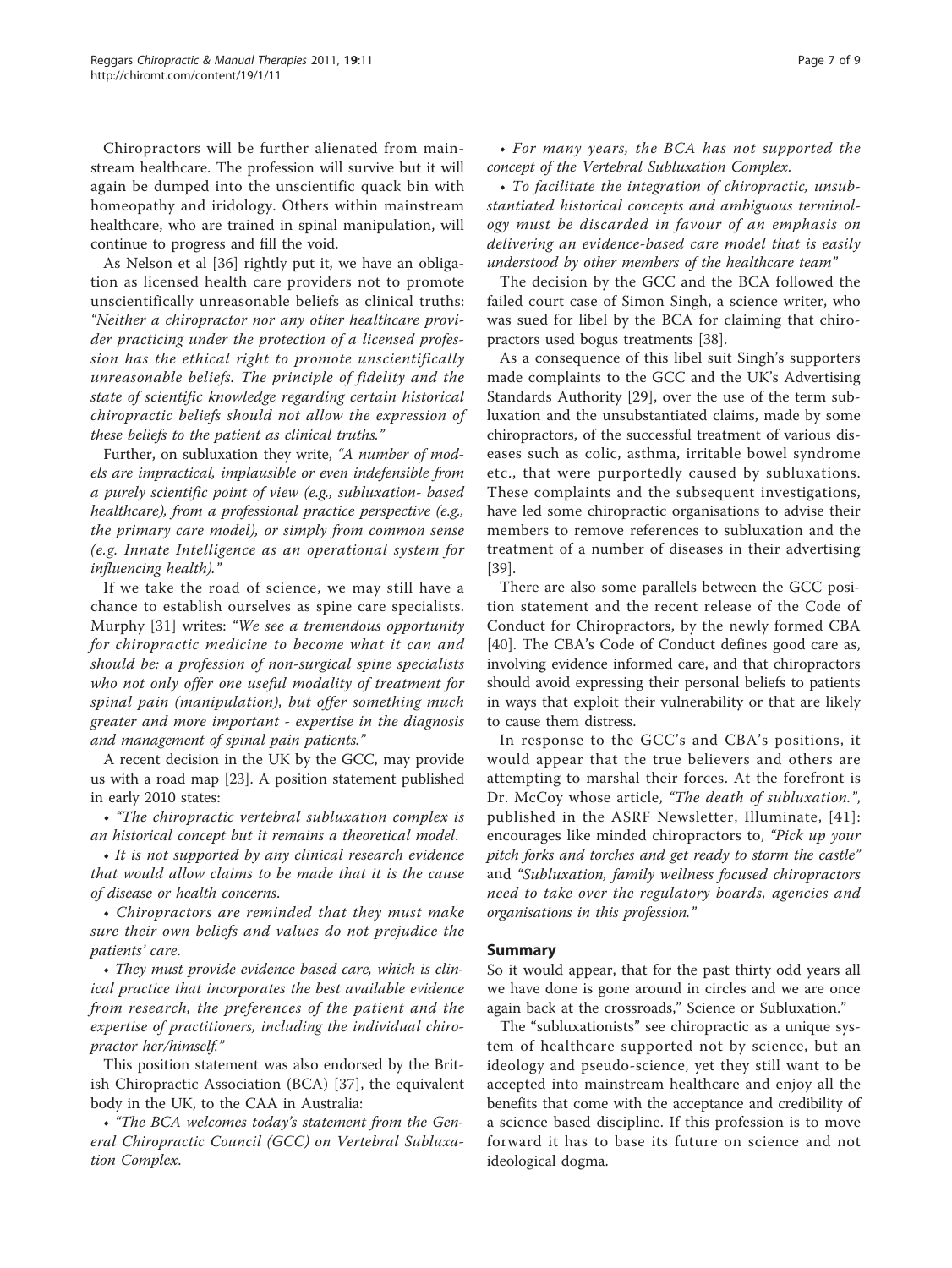<span id="page-7-0"></span>In a recent commentary, Scott Haldeman [[42](#page-8-0)] highlighted the need to base therapy on evidence: "It does not serve patients to provide treatment that has been shown to be ineffective or where there is insufficient evidence to reach a conclusion when there are other options available that have been demonstrated to be beneficial." and "It is not acceptable today to claim that a treatment is effective in helping patients when there is no evidence to support these claims."

Finally, Haldeman concludes: "It does not help the reputation of a profession that is striving to be considered the authority in a field, if practitioners are unwilling to understand and practice according to the latest clinical evidence".

Hopefully, Dr McCoy is right and the "subluxation" will die or at least assume a more credible identity. But similar to what happened in the UK, it may require clear and decisive action on the part of the CBA and/or the Australian Competition and Consumer Commission (ACCC) to finally put it to rest.

However, I also think it is time for the moderates and conservatives within our profession to become more involved with shaping its future. For too long now the "the near empty tin has made far too much noise". It is about time government, other health care providers and the public were made aware that not all chiropractors are pseudo religious zealots who have abandoned science for ideology: "Chiropractic does have a large silent majority which seems content to tolerate the fringe elements and to let other people fight their political battles, allthewhile wondering why our situation doesn't seem to be improving." [\[19\]](#page-8-0).

Maybe it's time for the silent majority to pick up their pitch forks and torches, and get ready to storm the castle, and to take over the regulatory boards, agencies and organisations of this profession?

# Appendix 1

# Chiropractors Association of Australia Core Values

#### We recognise...

• and respect a universal intelligence (or order) in all matter and an innate intelligence within a living organism that strives to preserve life and, if uninhibited, will express optimal well being.

• that the practice of chiropractic focuses on the relationship between structure (primarily the spine) and function (as coordinated by the nervous system) and how that relationship affects the preservation and restoration of health.

• that subluxations compromise the expression of innate intelligence, and that prevention and removal of subluxations will facilitate the expression of optimal health.

We respect, care about and are committed to the individual's holistic well being and emphasise the inherent recuperative power of the body to heal itself without the use of drugs or surgery and value the importance of intellectual honesty, scientific and academic excellence and the maintenance of integrity in serving the individual, the community and the profession.

#### Vision Statement

To achieve a fundamental paradigm shift in healthcare direction where chiropractic is recognised as the most cost efficient and effective health regime of first choice that is readily accessible to all people.

#### Author details

<sup>1</sup>Suite1/593 Whitehorse Road, Mitcham, Victoria, 3132 Australia. <sup>2</sup>School of Chiropractic and Sports Science, Faculty of Health Sciences, Murdoch University. Murdoch, Western Australia, 6150.

#### Competing interests

The author declares that they have no competing interests.

Received: 18 November 2010 Accepted: 21 May 2011 Published: 21 May 2011

#### References

- 1. Willis E: [Chiropractic & osteopathy at the crossroads: opening address to](http://www.ncbi.nlm.nih.gov/pubmed/17989742?dopt=Abstract) [COMSIG Chiropractic Conference](http://www.ncbi.nlm.nih.gov/pubmed/17989742?dopt=Abstract)–7th November, 1992. COMSIG Rev 1993,  $2.1 - 4$
- 2. Meeker WC, Haldeman S: [Chiropractic: a profession at the crossroads of](http://www.ncbi.nlm.nih.gov/pubmed/11827498?dopt=Abstract) [mainstream and alternative medicine.](http://www.ncbi.nlm.nih.gov/pubmed/11827498?dopt=Abstract) Ann Intern Med 2002, 136:216-227.
- 3. Ebrall P: The crossroad was really a fork. Chiropractic Journal of Australia 2009, 39:45.
- 4. Stoner F: The eclectic approach to chiropractic. 2 edition. Las Vegas, Nevada USA: FLS Publishing; 1976.
- 5. Webb E: Report of Committee of Inquiry into Chiropractic, Osteopathy, Homeopathy and Naturopathy. Government of Australia; 1977.
- 6. Homola S: Chiropractic vertebral subluxations: Science vs. pseudoscience. [\[http://www.sciencebasedmedicine.org/?p=6839](http://www.sciencebasedmedicine.org/?p=6839)].
- 7. Keating J: Early Palmer Theories of Dis-ease Whittier CA: Los Angeles College of Chiropractic; 1996.
- 8. Johnson C, Baird R, Dougherty PE, Globe G, Green BN, Haneline M, Hawk C, Injeyan HS, Killinger L, Kopansky-Giles D, et al: [Chiropractic and public](http://www.ncbi.nlm.nih.gov/pubmed/18722194?dopt=Abstract) [health: current state and future vision.](http://www.ncbi.nlm.nih.gov/pubmed/18722194?dopt=Abstract) J Manipulative Physiol Ther 2008, 31:397-410.
- 9. Keating JC Jr, Charlton KH, Grod JP, Perle SM, Sikorski D, Winterstein JF: [Subluxation: dogma or science?](http://www.ncbi.nlm.nih.gov/pubmed/16092955?dopt=Abstract) Chiropr Osteopat 2005, 13:17.
- 10. Shekelle P, Adams AH, Chassin MR, Hurwitz E, Park RE, Phillips RB, Brook RH: The Appropriateness of Spinal Manipulation for Low-Back Pain, Indications and Ratings by a Multidisciplinary Expert Panel. Santa Monica, CA: Rand Corporation; 1991.
- 11. Shekelle P: Misinterpretation of RAND study undermines chiropractic credibility. ACA Journal of Chiropractic 1993, 59-63.
- 12. Chiropractors Association of Australia Core Values and Vision Statement. [[http://chiropractors.asn.au\]](http://chiropractors.asn.au), Members only access
- 13. Australian Spinal Research Foundation Mission Statement. [[http://www.](http://www.spinalresearch.com.au/Research/tabid/148/language/enAU/Default.aspx) [spinalresearch.com.au/Research/tabid/148/language/enAU/Default.aspx\]](http://www.spinalresearch.com.au/Research/tabid/148/language/enAU/Default.aspx).
- 14. Phillips RB, Adams AH, Sandefur R: Chiropractic Research. In Chiropractic in the United States: Training, Practice, and Research. Edited by: Cherkin DC, Mootz RD. Washington: Agency for Healthcare Policy and Research; 1998:92-100.
- 15. Tindle HA, Davis RB, Phillips RS, Eisenberg DM: [Trends in the use of](http://www.ncbi.nlm.nih.gov/pubmed/15819448?dopt=Abstract) [complementary and alternative medicine by US adults: 1997-2002.](http://www.ncbi.nlm.nih.gov/pubmed/15819448?dopt=Abstract) Alternative Therapies in Health and Medicine 2005, 11:42-49.
- 16. Gallup: Honesty/Ethics in Professions. [\[http://www.gallup.com/poll/1654/](http://www.gallup.com/poll/1654/Honesty-Ethics-Professionas.aspx) [Honesty-Ethics-Professionas.aspx\]](http://www.gallup.com/poll/1654/Honesty-Ethics-Professionas.aspx).